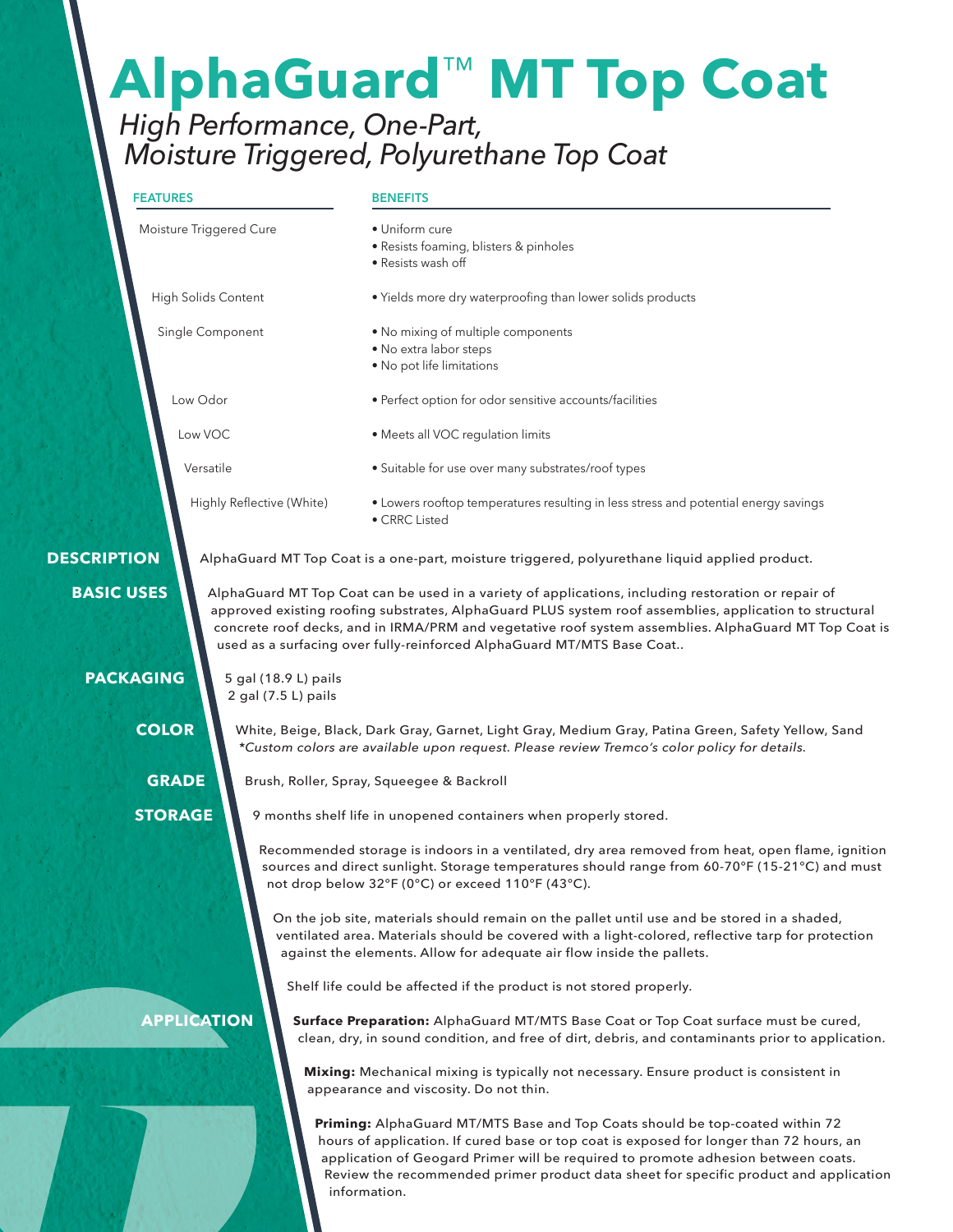## **APPLICATION CONTINUED**

# **AlphaGuard**™ **MT Top Coat**

**Installation:** Install product using one of the approved application methods evenly at the recommended coverage rate. Use wet mil gauges to monitor coverage rates throughout application. Never fully invert empty pails in an attempt to drain material as this may result in improperly cured material during application.

**Non-Skid Application:** Install an additional layer of top coat in white or chosen color at  $1-1\frac{1}{2}$  gal / 100 sq. ft. (16-24 wet mils) (0.4-0.6 L/m<sup>2</sup>) and immediately broadcast and backroll an approved non-skid media. Color striping can be installed in 3-4" wide areas along the perimeter of the walkway area at a coverage rate of 1-1½ gal / 100 sq. ft. (16-24 wet mils) (0.4-0.6 L/m<sup>2</sup>) to provide identification of the areas on the roof.

#### **Approved Non-Skid Media:**

- Silica Sand (20-40 mesh) Coverage: 20-30 lbs. / 100 sq. ft.
- No. 11 Roofing Granule Coverage: 10-15 lbs. / 100 sq. ft.

| BUR Gravel BUR Smooth Concrete MB Granule MB Smooth Metal/Metal Single Ply SPUF |  |  |  | <b>Walls</b> |
|---------------------------------------------------------------------------------|--|--|--|--------------|
|                                                                                 |  |  |  |              |

# **COVERAGE RATES**

## **TEMPERATURE/WEATHER RECOMMENDATIONS**

**ACCEPTABLE ROOF SURFACES**

**CURE TIMES**

**SPRAY EQUIPMENT RECOMMENDATIONS**

**CLEAN UP**

#### **Top Coat:** 2 gals / 100 sq. ft. (0.8 L/m²) (32 wet mils)

**Tremco Plain and Simple/Extended Warranty:** 3 gals / 100 sq. ft. (1.2 L/m²) (48 wet mils)

**Non-Skid Coat:** 1-1½ gals / 100 sq. ft. (0.4 - 0.6 L/m²) (16-24 wet mils)

**Note: Coverage rates are listed at minimum recommended rates. The application surface can affect the necessary coverage rate. Color top coats may require higher coverage rates or additional coats to provide adequate hiding and consistent appearance.**

#### **Min Ambient: 50°F (10°C)**

**Max Ambient: 110°F (43.3°C)**

- **Minimum temperatures must be rising following application**
- **Do not apply when dew point is within 5°F (2.7°C) of ambient temperatures**
- **Do not apply when precipitation, fog or dew is imminent prior to cure of the product**

#### **Skin Time:**

1 hour @ 85ºF (29ºC) / 70% RH 2-3 hours @ 68ºF (20ºC) / 70% RH 4-6 hours @ 50ºF (10ºC) / 70% RH

#### **Over-Coat Time:**

2-4 hours @ 85ºF (29ºC) / 70% RH 6-10 hours @ 68ºF (20ºC) / 70% RH 16-18 hours @ 50ºF (10ºC) / 70% RH

*Note: Cure times can be effected by a number of weather and jobsite conditions*

#### **GENERAL GUIDELINES**

**Component:** Single-Component **Pressure:** 4,000 - 5,500 psi minimum **Tip Size:** .039 - .049 **Filters:** Remove **Hose Type:** High Pressure **WHIP:** 1/4" High Pressure **Product Temp:** 100 - 110°F (37 - 43°C)

- Must use heavy duty or industrial grade spray tips
- Properly clean and maintain spray equipment before, during, and after use
- Equipment should be properly grounded during use

Before the product cures, clean surfaces and equipment with isopropyl alcohol, mineral spirits, or xylene. Spray equipment can be flushed/cleaned using MEK or xylene.